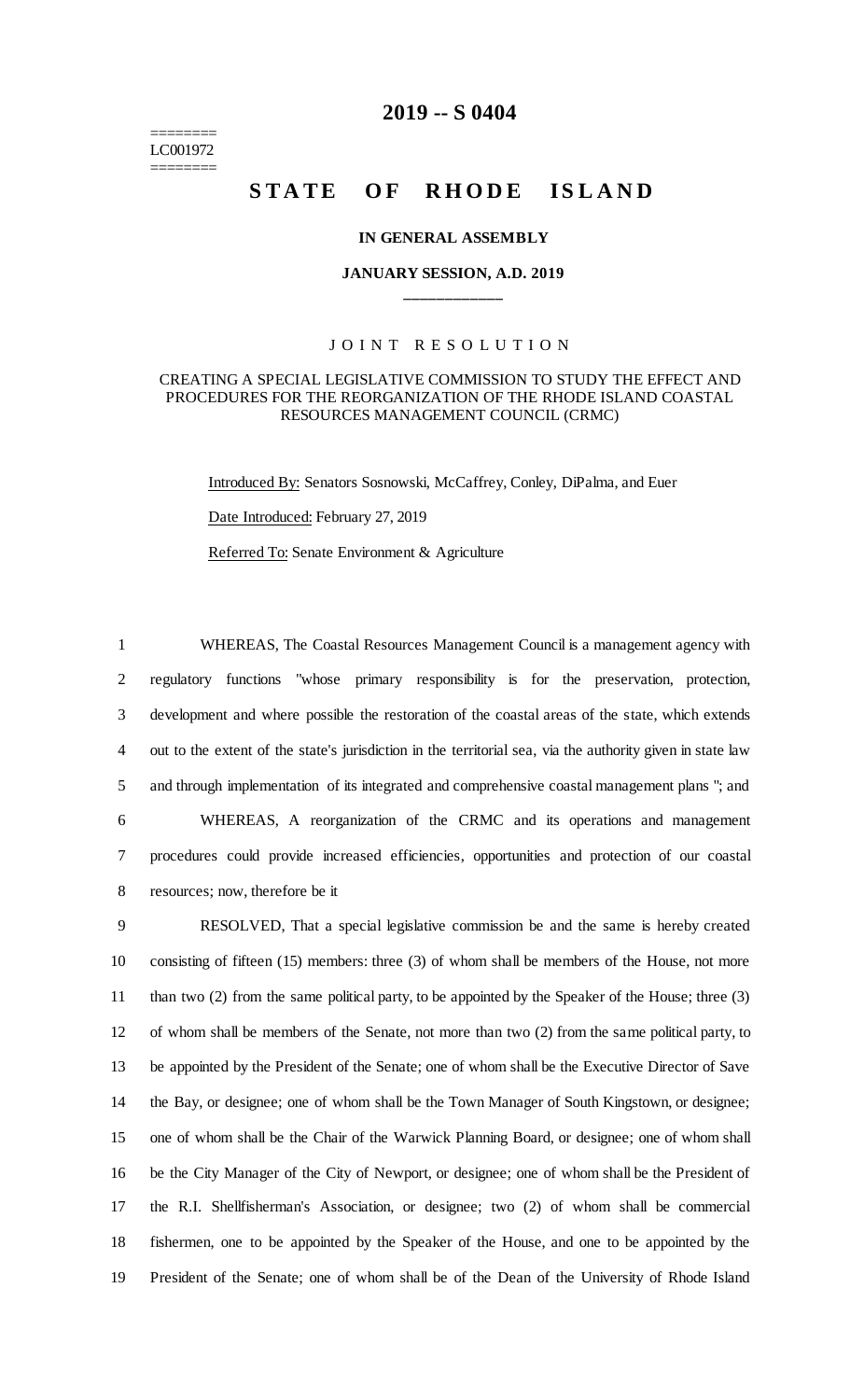Graduate School of Oceanography, or designee; and one of whom shall be the Dean of the Roger Williams University Department of Biology, Marine Biology, and Environmental Science, or designee.

 In lieu of any appointment of a member of the legislature to a permanent advisory commission, a legislative study commission, or any commission created by a General Assembly resolution, the appointing authority may appoint a member of the general public to serve in lieu of a legislator, provided that the majority leader or the minority leader of the political party which is entitled to the appointment consents to the appointment of the member of the general public.

 The purpose of said commission shall be to make a comprehensive study of, and provide recommendations for, the reorganization of the Rhode Island Coastal Resources Management Council.

 Forthwith upon passage of this resolution, the members of the commission shall meet at the call of the President of the Senate and the Speaker of the House and organize. The President of the Senate and the Speaker of the House shall each select one member to serve as co-chairpersons of the commission.

Vacancies in said commission shall be filled in like manner as the original appointment.

The membership of said commission shall receive no compensation for their services.

 All departments and agencies of the state shall furnish such advice and information, documentary and otherwise, to said commission and its agents as is deemed necessary or desirable by the commission to facilitate the purposes of this resolution.

 The Joint Committee on Legislative Services is hereby authorized and directed to provide suitable quarters for said commission; and be it further

 RESOLVED, That the commission shall report its findings and results to the General Assembly on or before January 2, 2020, and said commission shall expire on April 2, 2020.

======== LC001972 ========